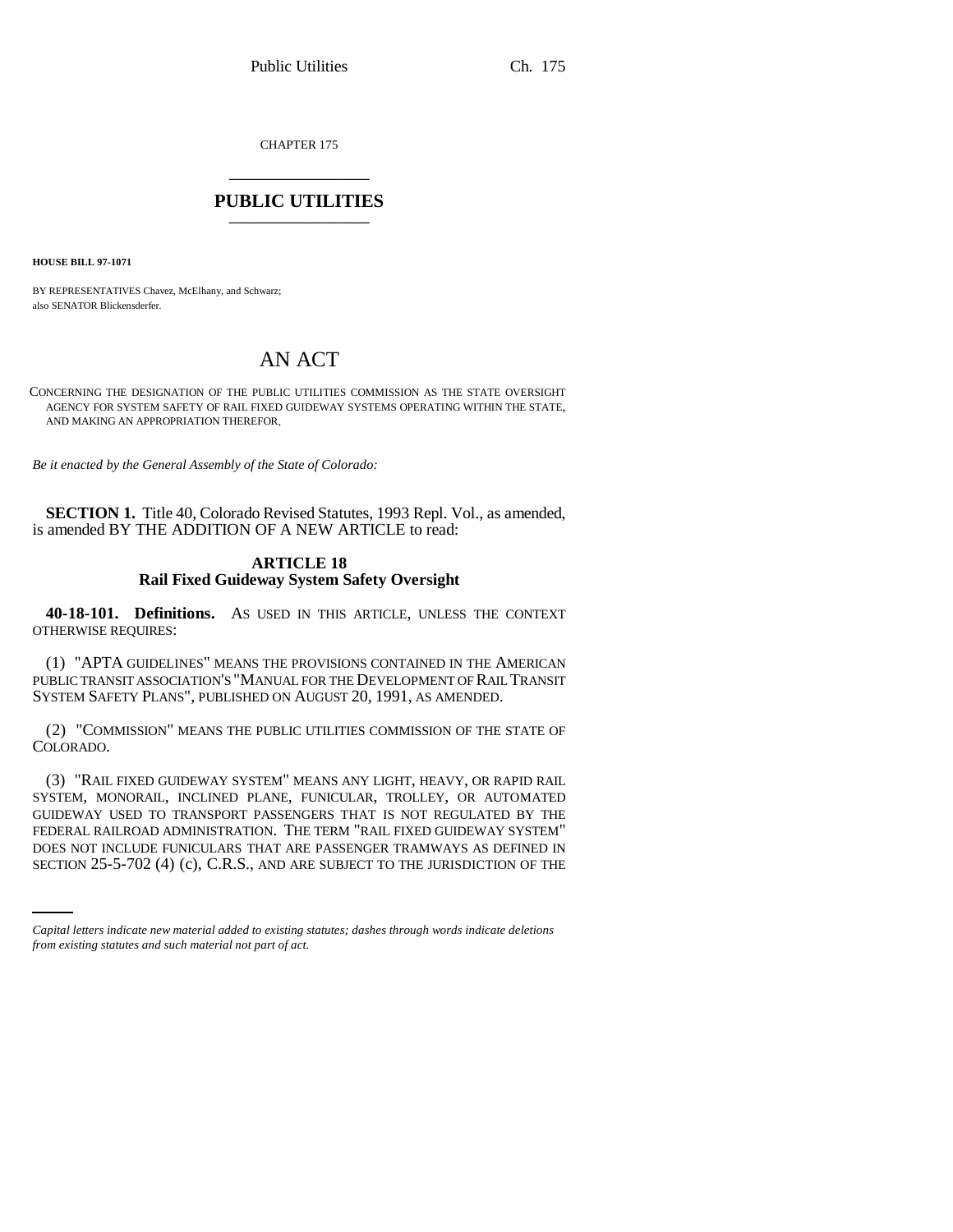COLORADO PASSENGER TRAMWAY SAFETY BOARD CREATED IN SECTION 25-5-703, C.R.S.

(4) "SYSTEM SAFETY PROGRAM PLAN" MEANS A DOCUMENT ADOPTED BY A TRANSIT AGENCY THAT DETAILS ITS SAFETY POLICIES, OBJECTIVES, RESPONSIBILITIES, AND PROCEDURES.

(5) "SYSTEM SAFETY PROGRAM STANDARD" MEANS A SAFETY STANDARD DEVELOPED BY THE COMMISSION IN CONFORMANCE WITH 49C.F.R.659, "RAIL FIXED GUIDEWAY SYSTEMS; STATE SAFETY OVERSIGHT".

(6) "TRANSIT AGENCY" MEANS AN ENTITY OPERATING A RAIL FIXED GUIDEWAY SYSTEM.

**40-18-102. Rail fixed guideway system safety oversight program commission may establish.** THE COMMISSION IS AUTHORIZED TO ESTABLISH AN OVERSIGHT PROGRAM FOR THE SAFETY AND SECURITY OF RAIL FIXED GUIDEWAY SYSTEMS IN ACCORDANCE WITH SECTION 28 OF THE "INTERMODAL SURFACE TRANSPORTATION EFFICIENCY ACT OF 1991", 49 U.S.C. SEC. 5330.

**40-18-103. Commission to promulgate rules.** (1) THE COMMISSION SHALL PROMULGATE RULES AS ARE NECESSARY TO:

(a) REQUIRE, REVIEW, APPROVE, AND MONITOR THE CREATION AND IMPLEMENTATION OF A SYSTEM SAFETY PROGRAM PLAN FOR EACH RAIL FIXED GUIDEWAY SYSTEM OPERATING IN COLORADO;

(b) INVESTIGATE HAZARDOUS CONDITIONS AND ACCIDENTS ON RAIL FIXED GUIDEWAY SYSTEMS;

(c) REQUIRE CORRECTIVE ACTION BY A TRANSIT AGENCY TO CORRECT OR ELIMINATE HAZARDOUS CONDITIONS;

(d) REQUIRE THAT SYSTEM SAFETY PROGRAM STANDARDS COMPLY WITH THE APTA GUIDELINES, AT A MINIMUM, AND ALSO ADEQUATELY ADDRESS THE ISSUE OF PERSONAL SECURITY.

(2) THE COMMISSION SHALL PROMULGATE RULES TO ESTABLISH A SYSTEM SAFETY OVERSIGHT PROGRAM FOR RAIL FIXED GUIDEWAY SYSTEMS OPERATING WITHIN THE STATE THAT, AT A MINIMUM, MEETS THE REQUIREMENTS OF 49 C.F.R. 659, "RAIL FIXED GUIDEWAY SYSTEMS; STATE SAFETY OVERSIGHT".

**40-18-104. Confidential investigative reports.** INVESTIGATIVE REPORTS OF THE COMMISSION COMPILED UNDER THIS ARTICLE SHALL BE CONFIDENTIAL AND SHALL NOT BE DISCOVERABLE NOR USED AS EVIDENCE IN ANY COURT OR ADMINISTRATIVE ACTION.

**40-18-105. Calculation and assessment of fees.** AT EACH REGULAR SESSION, THE GENERAL ASSEMBLY SHALL DETERMINE THE AMOUNTS TO BE EXPENDED BY THE COMMISSION FOR ITS ADMINISTRATIVE EXPENSES UNDER THIS ARTICLE, INCLUDING ANY ADDITIONAL FTE THAT MAY BE NECESSARY. THE COMMISSION SHALL ASSESS